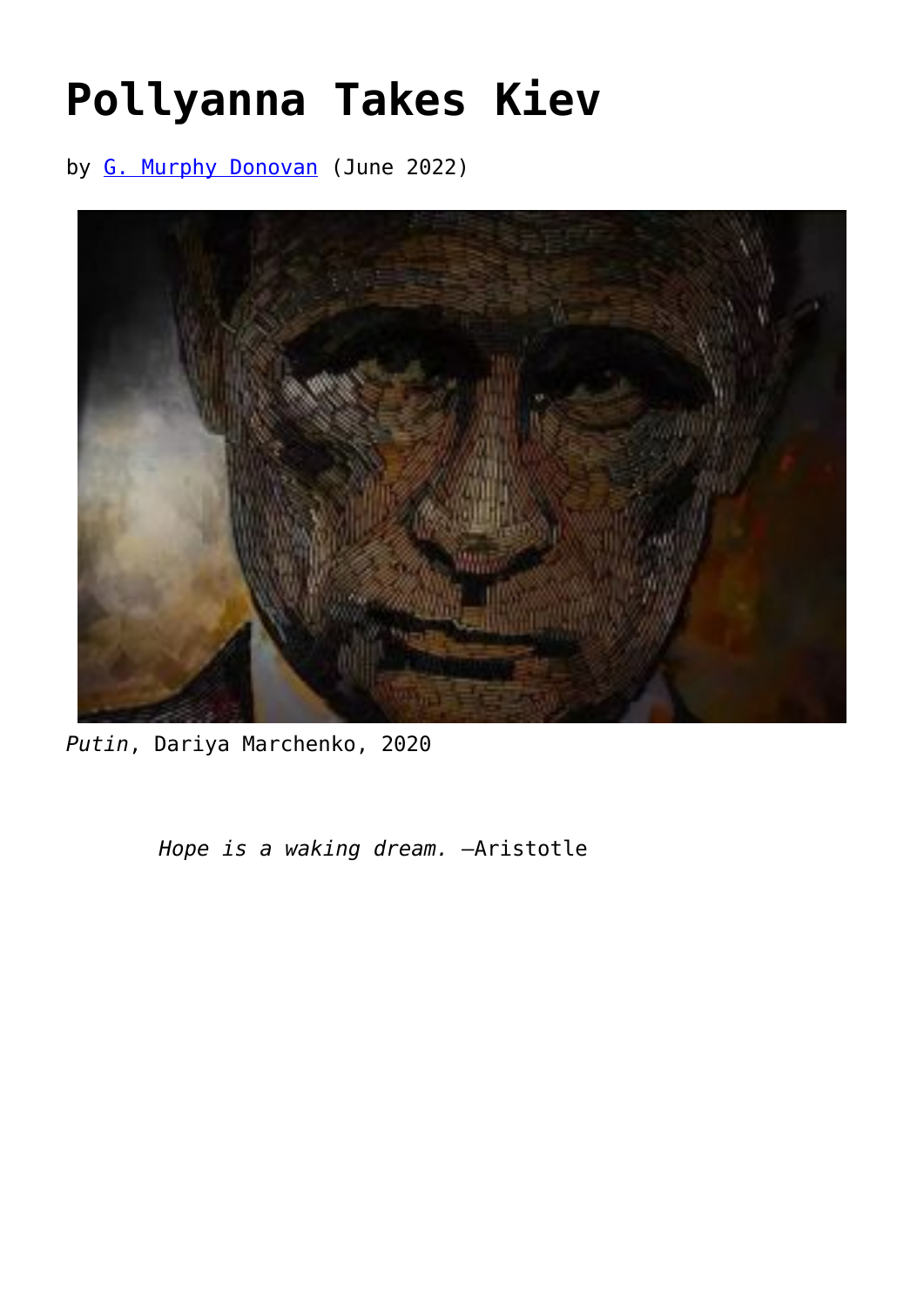An old cliché tells us that "no news is good news."



Today, that aphorism might come out of rewrite as "good news is not really news." A recent BBC piece, under the ironic rubric of a "war on truth" told of a woman in the port city of Mariupol who heroically gave birth amidst a Russian bombardment. The [narrative](https://www.bbc.com/news/world-europe-60715492) was an inane argument about whether or not the women was a propagandist.

Given the strategic significance of Mariupol, the truth of such a yarn is moot when the real story of that day was the unarguable loss of a strategic city and the defeat of an operationally significant Ukrainian military asset. The Azov Regiment was the most iconic, albeit, neo-Nazi unit in all of Ukraine. Azov fighters, some say thousands, who surrendered in Mariupol are now being shipped to Russian territory, chits for the inevitable prisoner exchange.

The 30 some odd, albeit smaller, Right Sector "volunteer" groups in nearby Donbas are now in the Russian crosshairs. If the Russian Army takes the industrial Donbas, Putin's strategic goal of "de-Nazification" will have been achieved.

On the same day, *AP* also ran a piece about the Azov fighters trapped in the Mariupol Steel Plant claiming that the regiment/battalion had "fulfilled their duty," clearly a media recitation of Kiev's party line. Worse still was a *Washington Post* [headline](https://www.washingtonpost.com/world/2022/05/17/azovstal-mariupol-fighters-ukraine-steelworks/) which read "Ukraine Ends Bloody Battle," as if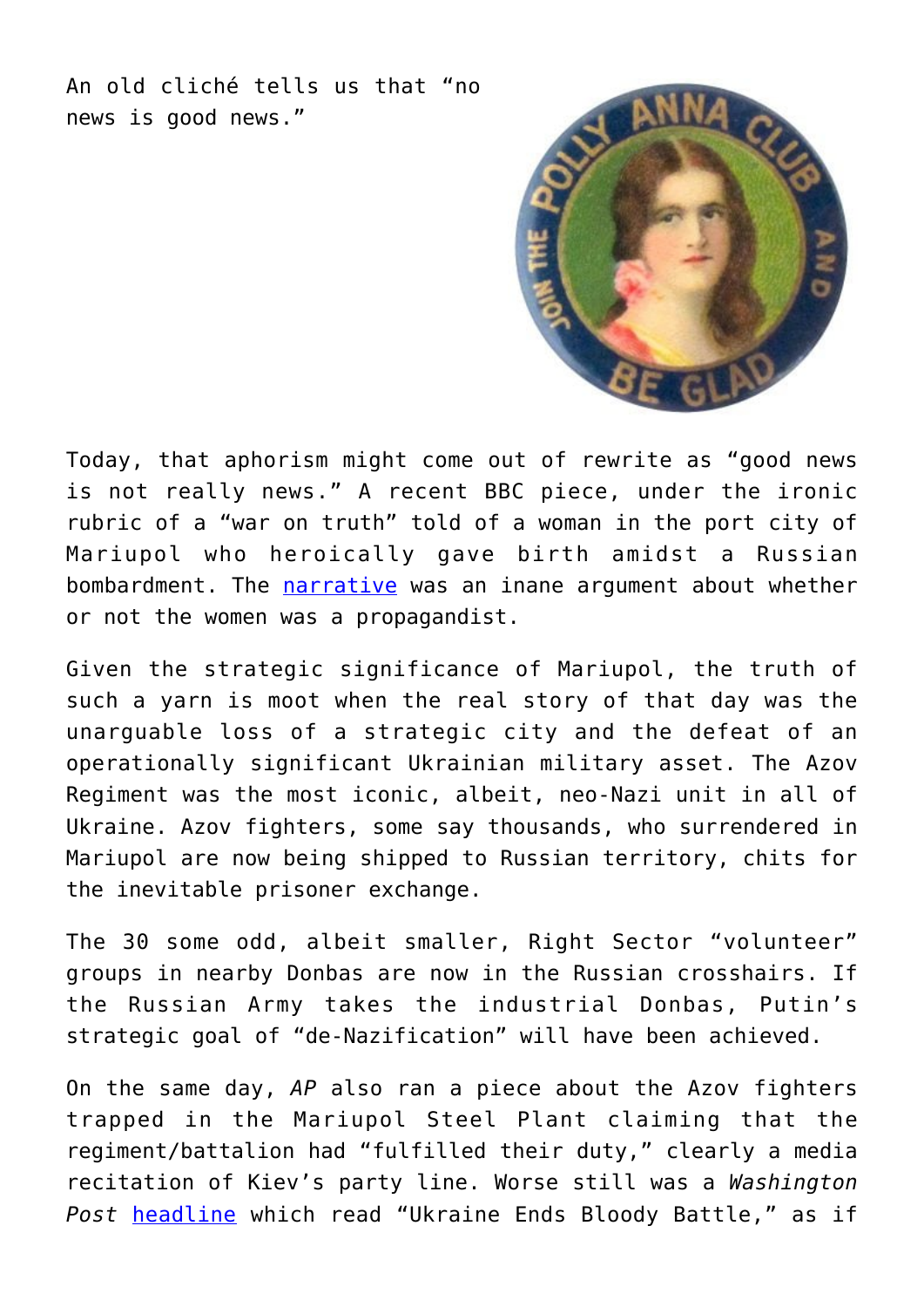Kiev had any real say in the matter.

We are led to believe, according to too many western news sources, that the Russian victory in Mariupol was no big deal. If the truth were told, Russia's southern strategy, in fact, seems to be going well.

Take the "grain war" as an example of another under- reported front where Russia also prevails.

Russia and Ukraine produce a globally significant portion of the world's wheat, corn, and cooking oil. The loss or control of these commodities in world markets doesn't just aggravate the persistent supply chain crisis in the West, but threatens to precipitate a global famine, to say nothing about the impact on western financial markets where inflation is already impoverishing millions.

Russia may have lost McDonald's but she has not lost Europe's breadbasket.

Large scale commodity shortages put things like bread beyond reach for many, potentially undermining the polities in dozens of unstable Third World *sierra hotels*. Indeed, Russia has also seized the lower reaches of the Dnieper River, a vital line of communication that runs north/south from Kiev to the Black Sea. Where do you read or hear about this?

Putin's army has also created a land bridge/resupply corridor between mainland Russia and the Crimean Peninsula along the Azov/Black Sea coastal littoral. Where have you heard about that operational milestone?

When Odessa, the last significant port still controlled by Kiev, falls; it's game over for Ukraine—and possibly globalism.

If Mariupol is a precedent, how eager will Odessa be to suffer a similar fate? Mariupol was an industrial slum before Russia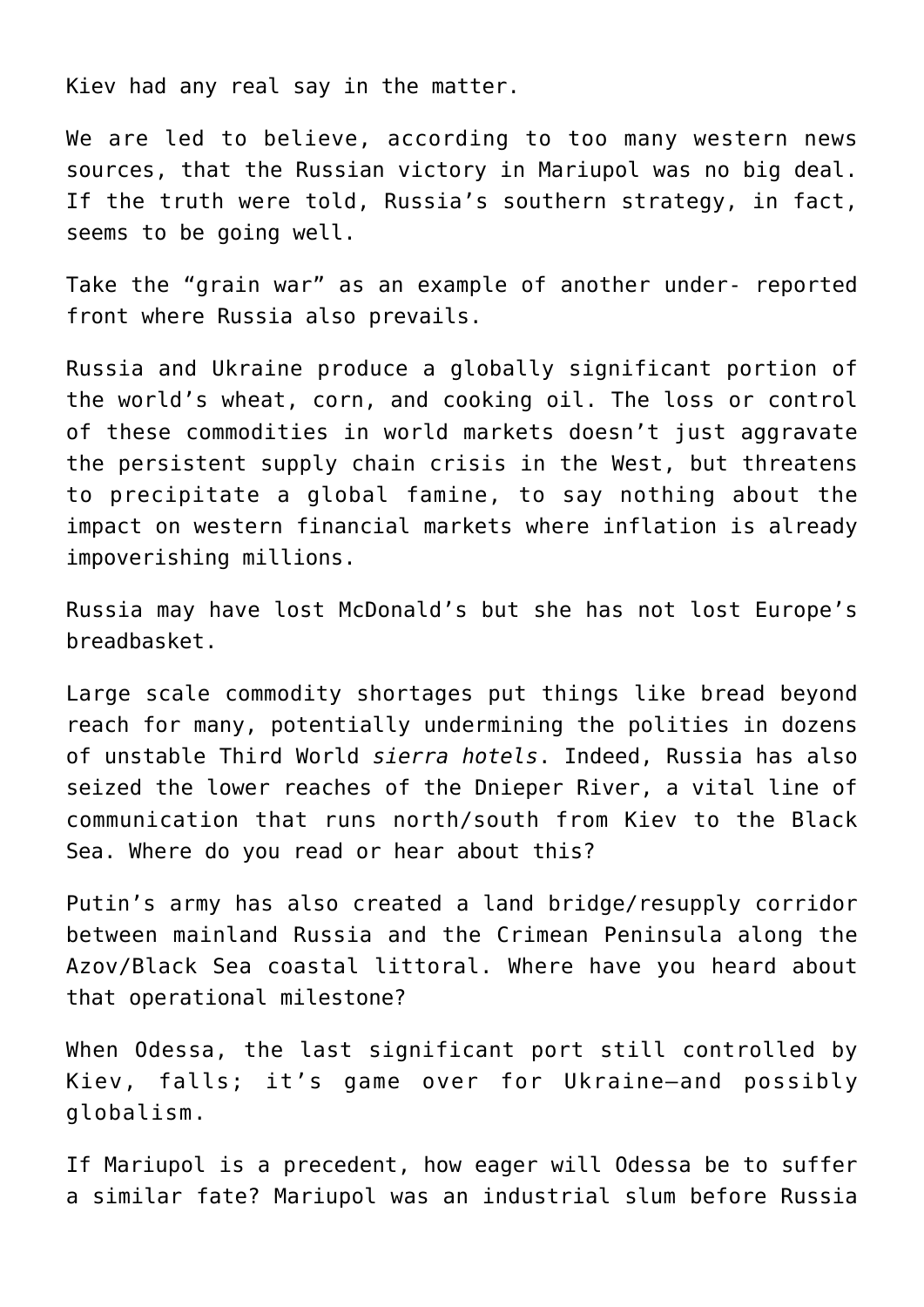created a ruin. Odessa is a last vital port—and an iconic seaside resort city.

The Kremlin clearly has the power to put its thumb on global energy and commodity markets where the pain is felt from Berlin to Brooklyn. Yet, team Biden wishes away the ominous by claiming that inflation is "transitory" and the food crisis is only "a distribution problem."

Really?

If we know nothing about European history, we should recall Napoleon's and Hitler's experience with Russia. Moscow learns quickly from tactical or operational military setbacks. Would that you could say the same about Brussels and Washington. Unlike the Pentagon, the Kremlin will sacrifice or fire as many generals as necessary until it finds [Zhukov's](https://www.britannica.com/summary/Georgy-Zhukov) heir.

More importantly, Moscow's pain tolerance, call it sacrifice quotient, is significantly higher than what we can expect from an imperial NATO or a smug EU. Most of continental Europe folded like a cheap tent in the last great war. Hungary and Turkey have already defected today. China, India, and the Muslim world were spectators from day one. Clearly, most of the world's population is not betting against Russia in Ukraine.

George Bush had a telling slip of the lip the other day when he [confused](https://mail.google.com/mail/u/0/?hl=en&shva=1#inbox/FMfcgzGpFzvCPKZpkWnbmtjVPBnkkHxB) the invasion of Iraq with Ukraine. Indeed, Putin has better reasons for being in Ukraine than America ever did for invading Afghanistan, Iraq, or Syria.

Moscow is also well positioned to exploit the cupidity, if not stupidity, of near universal liberal (nee socialist) bias; that globalist narrative, where Brussels and Davos are presumed to be on the right side of history. Arrogance and presumptions of moral superiority are the landmines embedded in our hubris.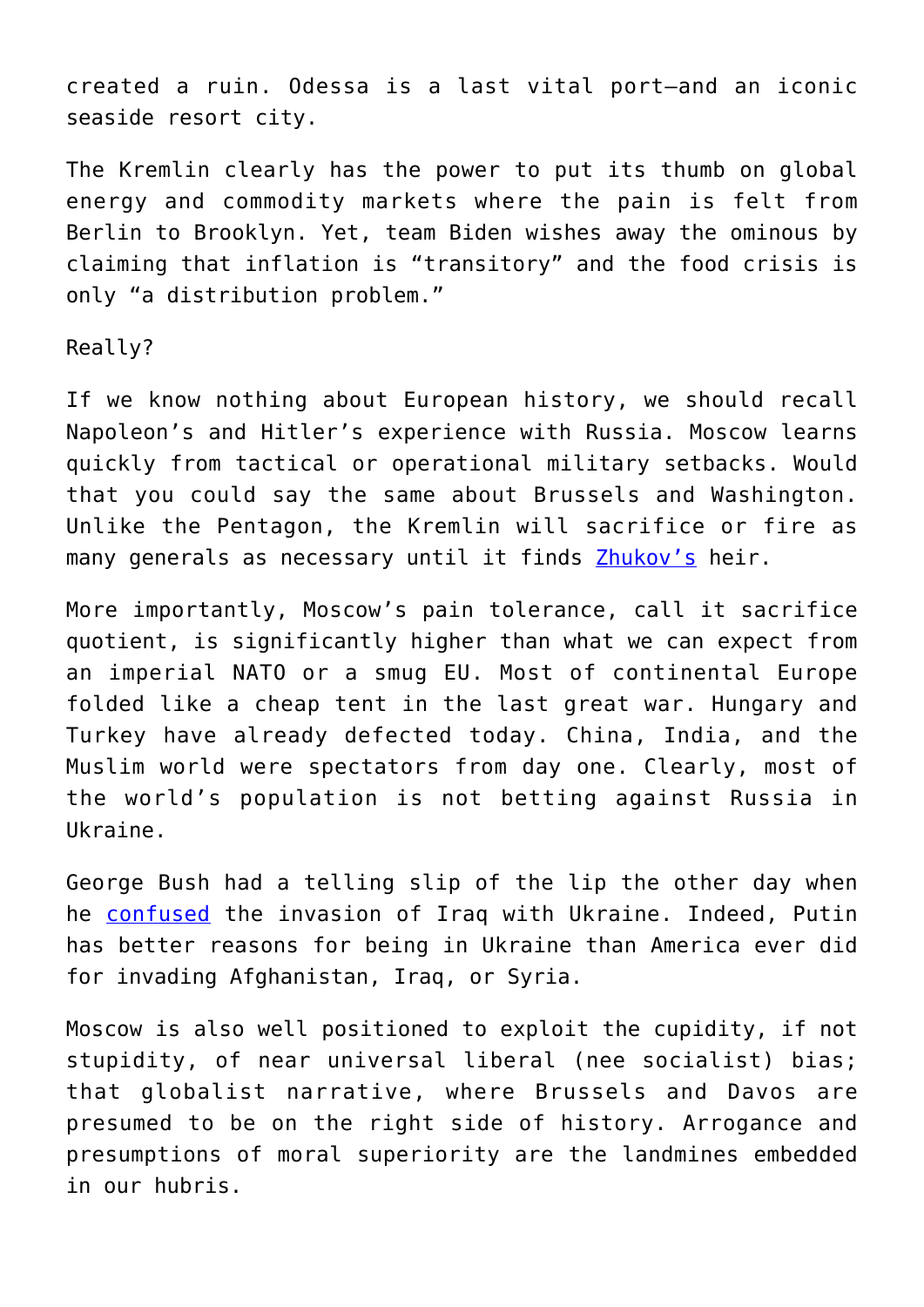As NATO, the EU, and Kiev whistle in the dark, they fail to appreciate the hazards of optimism. Pollyanna was actually a bitch. If you are candid about your opponent; no harm, no foul. When the enemy falters or fails, your truth looks prophetic. You exceed expectations.

Conversely, if you put too much faith in your presumed moral or ideological superiority, all bets are off. Globalist cant is no match for nationalism. Underestimating an enemy is a fatal strategic flaw, as in picking a fight with the wrong thug in a very bad neighborhood.

State controlled and commercial reporting on Ukraine to date has all the earmarks of impending disaster. Zelensky has been canonized as a white knight, when in fact, as autocrats go, he may just be Washington's latest "useful idiot." Zelensky now controls all media outlets, has eliminated opposition political parties, and even cancelled external critics like Oliver Stone by prohibiting visits to Ukraine.

Any of these official policies ring a bell?

Moscow's end game is pretty clear; an end to NATO expansion and some assurance that Russian border states are at best, neutral; and at worst, demilitarized. In fact, the Kremlin has been asking, peacefully, for such assurances for 30 years or more. Brussels and Washington, in contrast, have ignored Moscow's security concerns whilst stumbling East from trope to cliché with no strategic calculus, goals, or clarity.

The Kremlin is now in the process of creating the realpolitik border buffer that diplomacy, mutual respect, and common sense has not allowed since 1990.

If victory in Ukraine or improved global security is a function of leadership, Vladimir Putin vs. Joseph Robinette Biden, where would you put your money today?